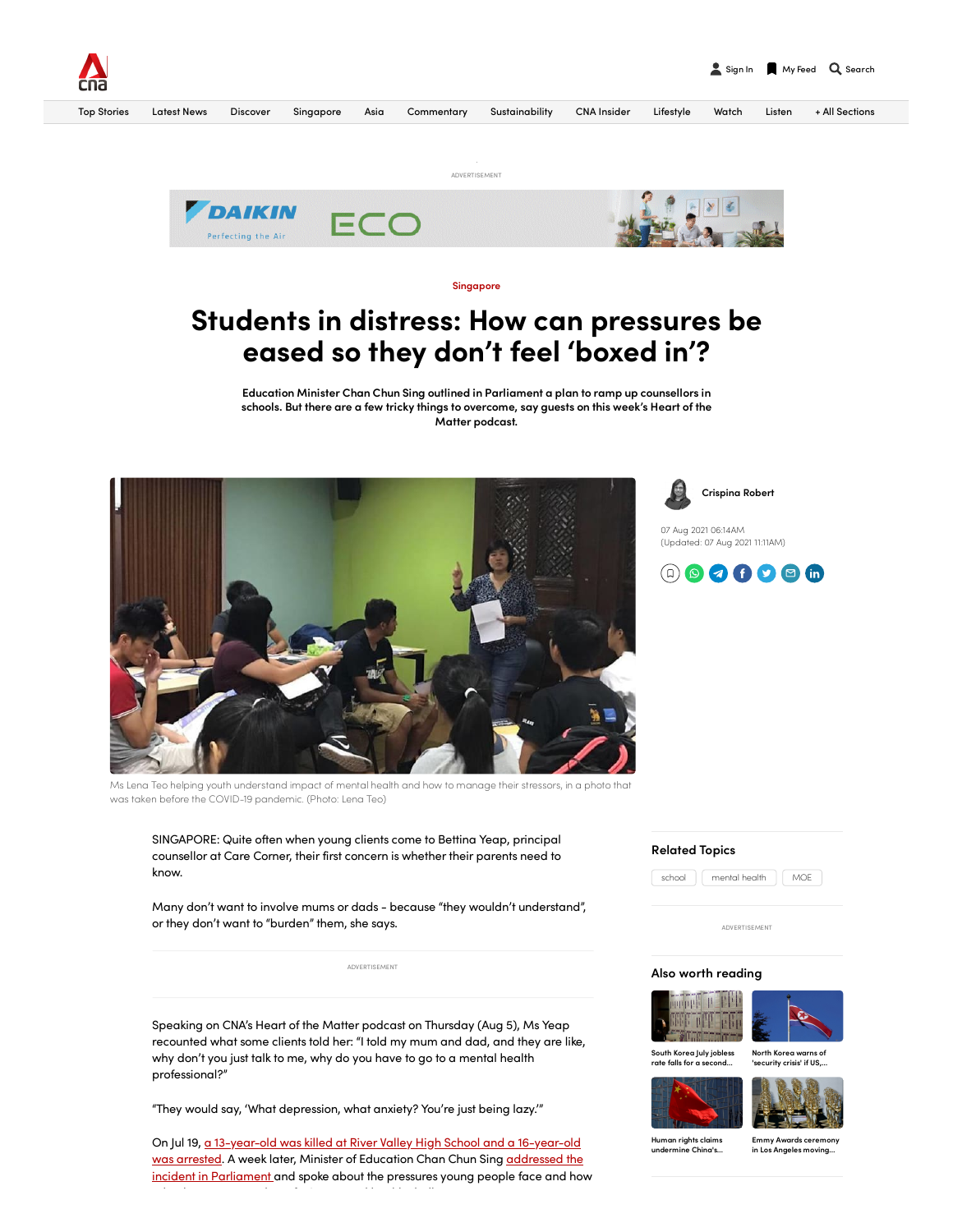schools can support those facing mental health challenges.

Ms Yeap, Minister of State for Education Sun Xueling and parent of four, Adrian Tan were on CNA's Heart of the Matter podcast to discuss whether relieving the stresses ailing Singapore youths required deeper structural and mindset shifts.

While stress can come from sources other than school, Ms Yeap raised the critical role parents play. Knowing their child has a mental health issue can be a shock, denial can set in before guilt, which makes being supportive hard.

ADVERTISEMENT

Listen to Minister of State Sun Xueling, counsellor Bettina Yeap and parent of four, Adrian Tan discuss school and stress:



This is especially so for teenagers under 18. If they choose to seek help outside the school system – they need parental consent.

Looking out for signs of distress instead of dismissing their children's concerns altogether is critical. "Maybe my child is talking less, talking more than usual or becoming more withdrawn," she explains, adding how drastic changes in appetite, sleep and motivation levels are other key signals.

## GIVING YOUTHS MESSAGES OF HOPE

Agreeing, Ms Sun shared her own journey when she was a young student.

"What Bettina (Yeap) said about losing sleep, losing weight – it is all very, very real … when you are depressed you can sleep a lot, but it is never enough. You feel tired when you wake up and realise, wow, it's another day you have to go through. You just feel there's a lack of meaning … For a young person what you want is for someone to listen to you,'' she said.

Parents should be the first port of call, but this isn't always the case. "If the relationship isn't a strong one, if it isn't a warm one, then you may feel you've no one to go to, you may seek out friends," she says.

ADVERTISEMENT

On Jul 26, Ms Sun had posted on her Facebook page an account of her struggle in junior college where she didn't fit in and thought of "finally (getting) some rest". Having been through that, she wrote about how as a parent, she would never place academics above her daughter's well-being.

Asked what got her past that rough patch, Ms Sun said: "I read, listened to music … Some people are more open and want to talk to others. There are others who are very quiet … the silent ones. We look perfectly okay from the outside and find individual ways.

"You'll be amazed, you can come across a quote, a picture of a lighthouse, we can look up the colour of the sky, it's different for different people.

"Sometimes you come across something, like a poster on the wall. And that thing you saw on that road on that day, gives you confidence to live on Monday. It sounds very weird. But it's absolutely true."

[Recommended by](https://www.outbrain.com/what-is/default/en) Outbrain | D

If You Spend Time On Your [Computer,](https://om.forgeofempires.com/foe/us/?ref=out_us_us_brandsafety&pid=$publisher_name$&external_param=$section_name$&bid=00396fcc7bb5bb5775a7fc99017e8878f8&obOrigUrl=true) This City-Building Game Is A Must… Forge Of Empires [Pics] [Meghan's](https://scientificmirror.com/duchess-real-motive?utm_source=Outbrain&utm_medium=CPC&utm_content=$section_id$_$publisher_name$_$section_name$&utm_campaign=SemiAuto_774623_Scientific-Mirror_Rcn-Meghan-Markle-S-Former-Fri_US_DESKTOP_MM&utm_term=00567d0aad623e8c10ded01ddbf2a6fbc1&c=$cpc$&l=a&o=2-1&obOrigUrl=true) Ex-Pal Says The Royal Family Needs To Know This Scientific Mirror

2021 Health Insurance Plans. Compare Rates - Find [Affordable](https://glp.search.yahoo.com/as/7.html?hspart=yahoo&hsimp=yhs-g32&p=buyhealthinsurance&type=buy+health+insurance-mt-0093dbffb469240d9fb68e3db579db7c98-&sroa=80&st=buy+health+insurance&publisher_id=$publisher_name$§ion_name=$section_name$&obOrigUrl=true) Full… Yahoo! Search

[Pics] A Cliff Collapsed In The Grand Canyon And Unearthed This... [Serendipity](https://serendipitytimes.com/grand-canyon-ancient-secret?utm_source=Outbrain&utm_medium=CPC&utm_content=$section_id$_$publisher_name$_$section_name$&utm_campaign=773021_Serendipity-Times_V1-After-A-Cliff-Collapsed-In_US_DESKTOP_MM&utm_term=0063073f927091d3d60f0a85469ed7bd26&c=$cpc$&l=a&o=2-1&obOrigUrl=true) Times

ADVERTISEMENT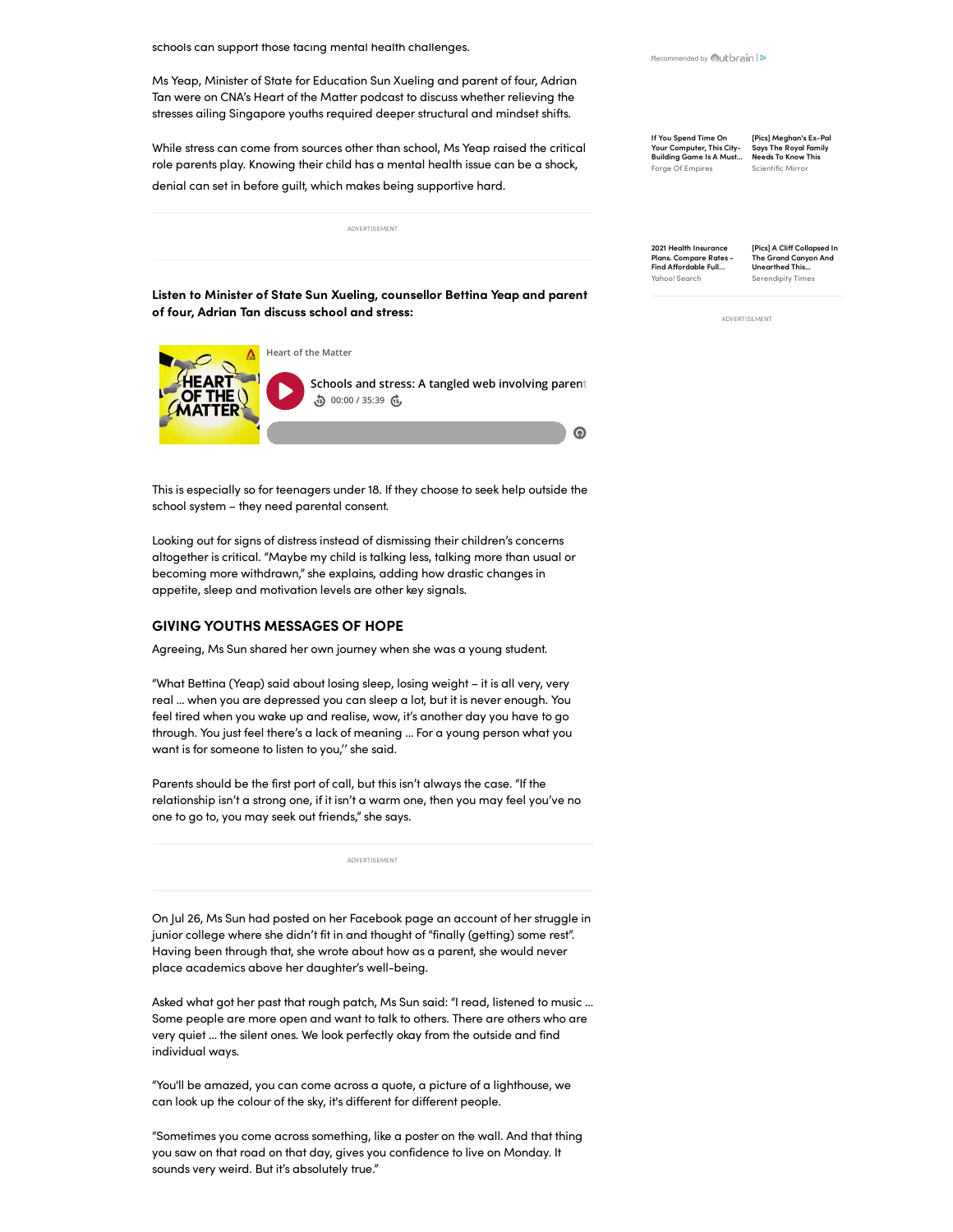"That's why I think that it is so important for all of us as a society to try our very best to create those messages of hope for young people. And you never know, the young person may watch that video. And that might be the source of strength to get that young person through," she said.

ADVERTISEMENT

#### Related:



[Commentary:](https://www.channelnewsasia.com/commentary/commentary-life-after-traumatic-event-and-problem-resilience-narrative-2081976) Life after a traumatic event and the problem with the resilience narrative



[Commentary:](https://www.channelnewsasia.com/commentary/primary-1-registration-getting-ready-academic-social-skills-2080336) Fretting about your child going to Primary 1? Here's advice from a principal

# DEPLOYMENT OF MORE TEACHER-COUNSELLORS COME WITH CHALLENGES

Would the deployment of more than 1,000 teacher-counsellors in the next few years, up from a current 700, announced by Mr Chan make a difference in mental health support for students?

How do counsellors handle confidentiality, and could there be scenarios where patient privilege must be broken to notify guardians, parents, or teachers? "If there is a risk of self-harm or harm to others, if there's a crime, we are obliged to breach confidentiality. That's professional ethics in terms of counselling," Ms Yeap said, pointing out these are made clear to patients.

What if parents disagree with the advice of teacher-counsellors when it comes to academic choices like taking a subject at a less advanced level when parents may have a completely different idea of what is best for their child?

"I will definitely seek a second or third opinion … and gather feedback from (my child) whether it's something he wants to do, knowing it's very hard for him to make a firm decision right (away)," Mr Tan, who was on the same podcast, said.

"Actually, my experience was the opposite, because they wanted him to maintain (his advanced subject) and I wanted him to drop it because I felt it may be better for him", Mr Tan quipped. "But the school wins."

## MOVING BEYOND SCHOOL COUNSELLING TO TACKLE STRESS

Despite these challenges, the MOE has to work on giving students more options should they need help. Teacher-counsellors in school should work like "first-aid" stations, said Ms Sun. Still, she accepts that not all students will go to them.

Related:



[Commentary:](https://www.channelnewsasia.com/commentary/tiger-mum-dad-parenting-singapore-exams-discipline-tests-730846) There is no shame in being a Tiger Parent



[Commentary:](https://www.channelnewsasia.com/commentary/parenting-social-media-judgemental-traps-modern-parent-types-2032891) The many judgmental traps of modern-day parenting

"Anonymous hotlines work for these students. There's nothing wrong with that,'' she added.

Would increasing teacher-counsellor numbers place an additional, even unfair burden on teachers? Ms Sun pointed out that it was not just a question of what MOE wants, but what teachers can handle – not everyone wants to or can do counselling, and training is critical, she explains.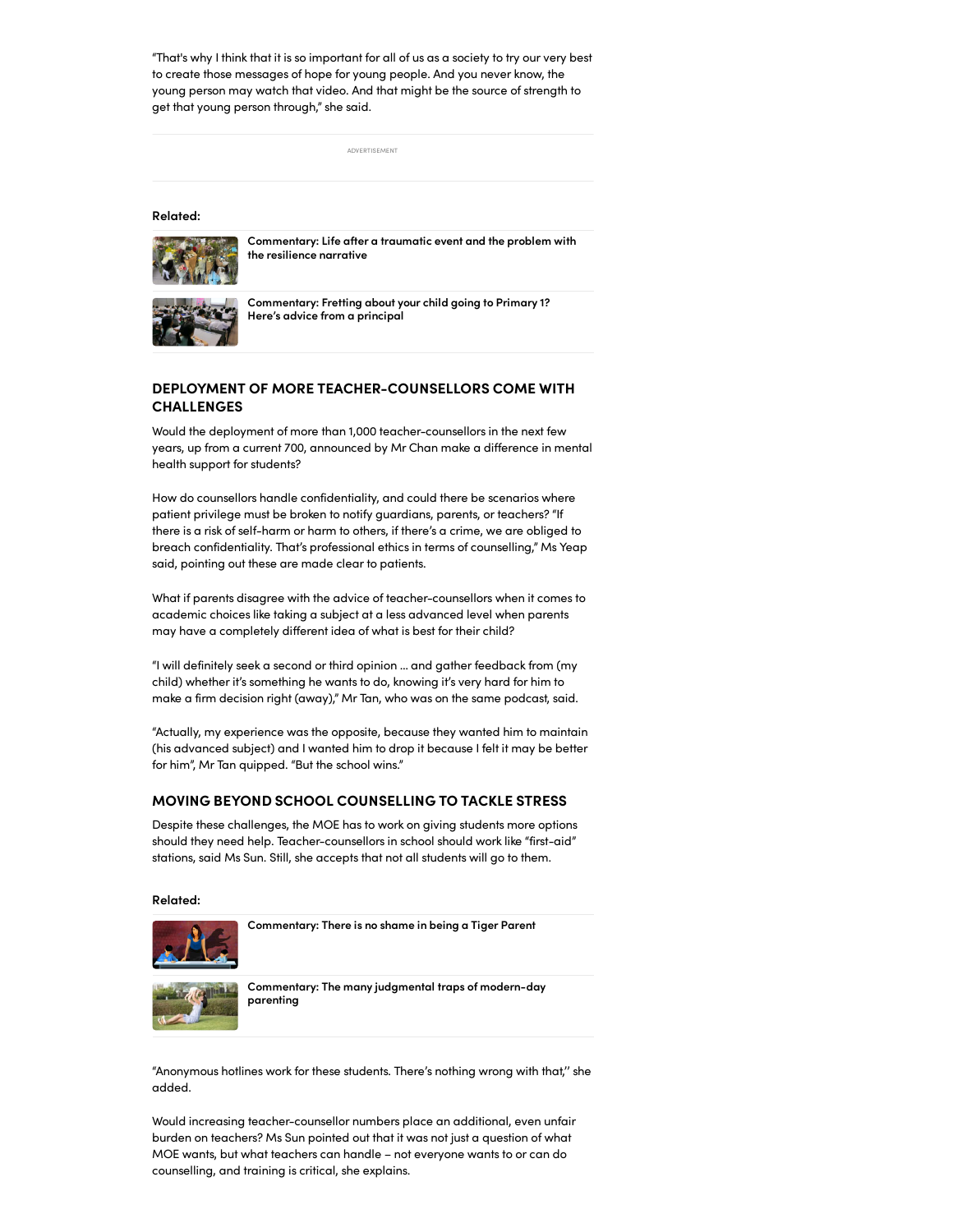Ultimately, choice matters greatly. "People look for help in different ways … when we work with partners and create these channels outside the formal school system, these help channels are available to all in the society,'' she said.

But putting aside help avenues, how much further would MOE push on reducing stress off students? In his statement, Mr Chan announced the dropping of

Common Last Topics (CLT) to ease the pressure on students taking major exams this year in view of how disruptive COVID-19 has been.

But does this mean the curriculum is potentially overloaded and students can be allowed to do less and spend time on other activities like sports or arts? Would MOE consider doing away with standardised testing like the PSLE exams or allow students to start school later to reduce stress.

LISTEN: "You just want for someone to listen to you and not judge": Sun Xueling on feeling "depressed" during her junior college days.



Those are very big decisions and MOE is taking "baby steps", Ms Sun said. It has started by tweaking the system, taking away the arms race for every mark in the new PSLE system, she added, highlighting the shift away from the PSLE scoring system. "The idea is to have more flexibility in the system,'' she said.

Mr Tan however raised the issue of peer pressure - whether we like it or not, highstakes exams like PSLE does take a toll on parents and students, he said.

There's simply no time for students to do anything else – between school, enrichment, tuition, CCA and extra classes. Sharing that he tried to be a relaxed parent at first, he eventually succumbed – because he did not want his children to fall too far behind.

Ms Sun said the current system allows every student to learn at their pace. The problem arises when parents or students feel "boxed in".

"What we are trying to get at … is (for) every student to able to learn at the level he is comfortable with, but we don't want that to prejudice the outcome for him,'' said Sun. Still, this is not something the MOE can dictate. Everyone from parents, students and employers have a role to play, she added.